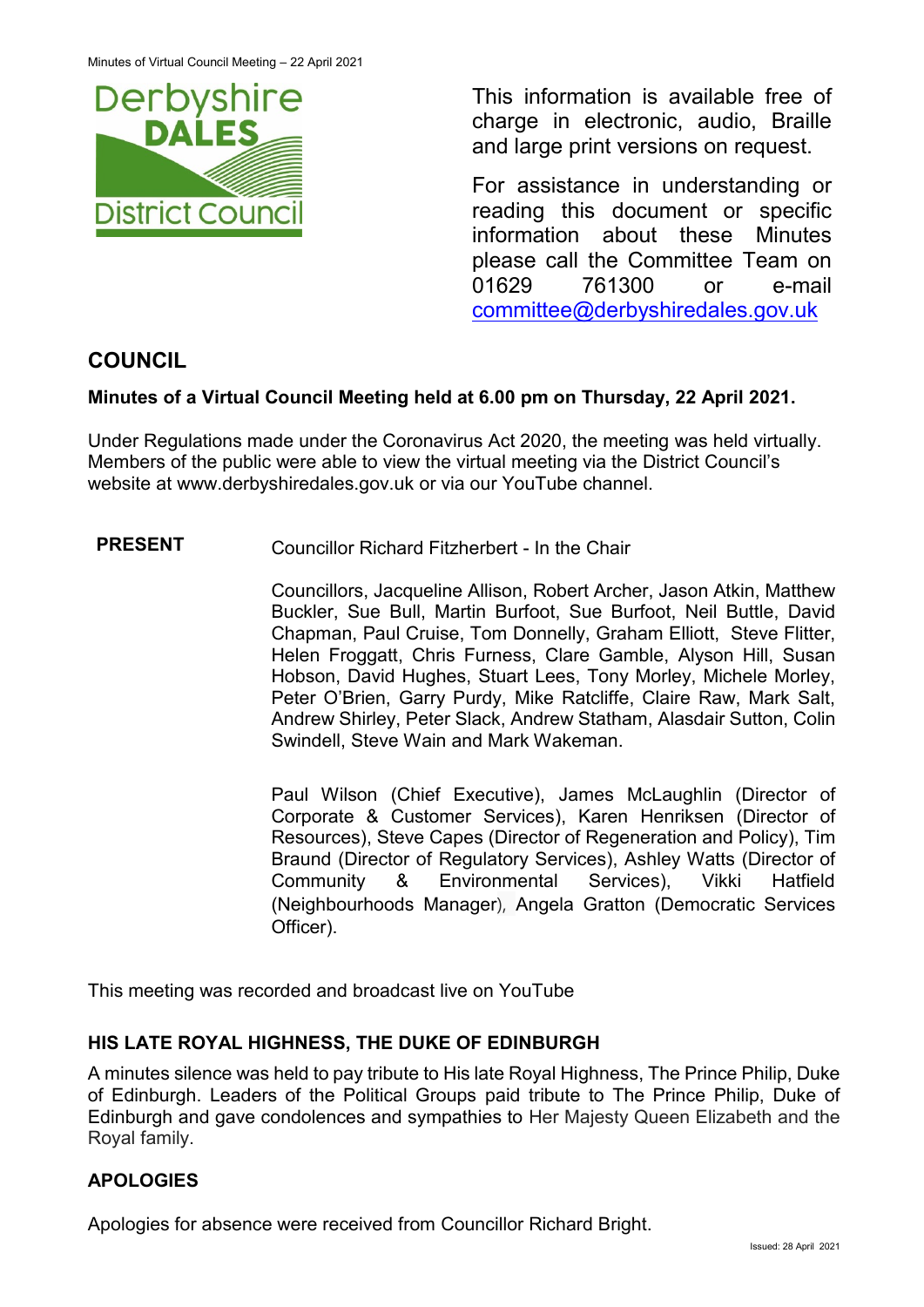## **340/20 - PUBLIC PARTICIPATION**

None

### **341/20 – INTERESTS**

Councillor Richard Fitzherbert declared a personal interest in Item 10 as Chairman of Marketing Peak District & Derbyshire.

Councillors Sue Burfoot, Paul Cruise, Steve Flitter and David Hughes declared a personal interest in Item 10 as Matlock Town Councillors.

Councillor Sue Bull declared a personal interest in Item 10 as an Ashbourne Town **Councillor** 

#### **342/20 – APPROVAL OF MINUTES**

It was moved by Councillor Jason Atkin seconded by Mark Wakeman and

- **RESOLVED** That the Minutes of the Derbyshire Dales District Council held on Council 18 March 2021 be approved as a correct record:
- **RESOLVED** (unanimously) That the minutes of the Council Meetings listed in the Minute book for the period 11 March 2021 to 13 April 2021 be received

The Chairman declared the motion CARRIED.

## **343/20 - LEADERS' ANNOUNCEMENTS**

Councillor Gary Purdy Leader of the Council, made the following statement:

On the same day as Prince Philip passed away, Friday 9<sup>th</sup> April, Paul Wilson and I attended by family invitation and represented the Authority at the funeral of former Cllr Joyce Pawley. It was a very moving ceremony filled with love and devotion by her Husband Chris, Family and the Children who very bravely told the story of Joyce's life, and which revealed what a remarkable lady she was. At times like this it puts politics into perspective and makes one realise just how precious life, and especially family life is.

Joyce actually organised her own funeral in as much that she wanted her family to be her voice, to tell of her past life from birth, of her interests, her religious beliefs, her working life, her political life and a love of life and poetry. Family was very much at the heart of Joyce's life. The story of Joyce's life revealed a sad - fact that we never really know anyone until perhaps they pass from this life.

We see each other in a work situation, albeit not in the pandemic of course but we are too soon to make unqualified judgements on people. I think the best testament I can give to Joyce is to read the poem that she wrote for her own funeral. (Read from Service Book).

Issued: 28 April 2021 Turning to Council business - you will note from the Agenda papers that all Local Authorities in the Country have had to make important decisions as to how we conduct business given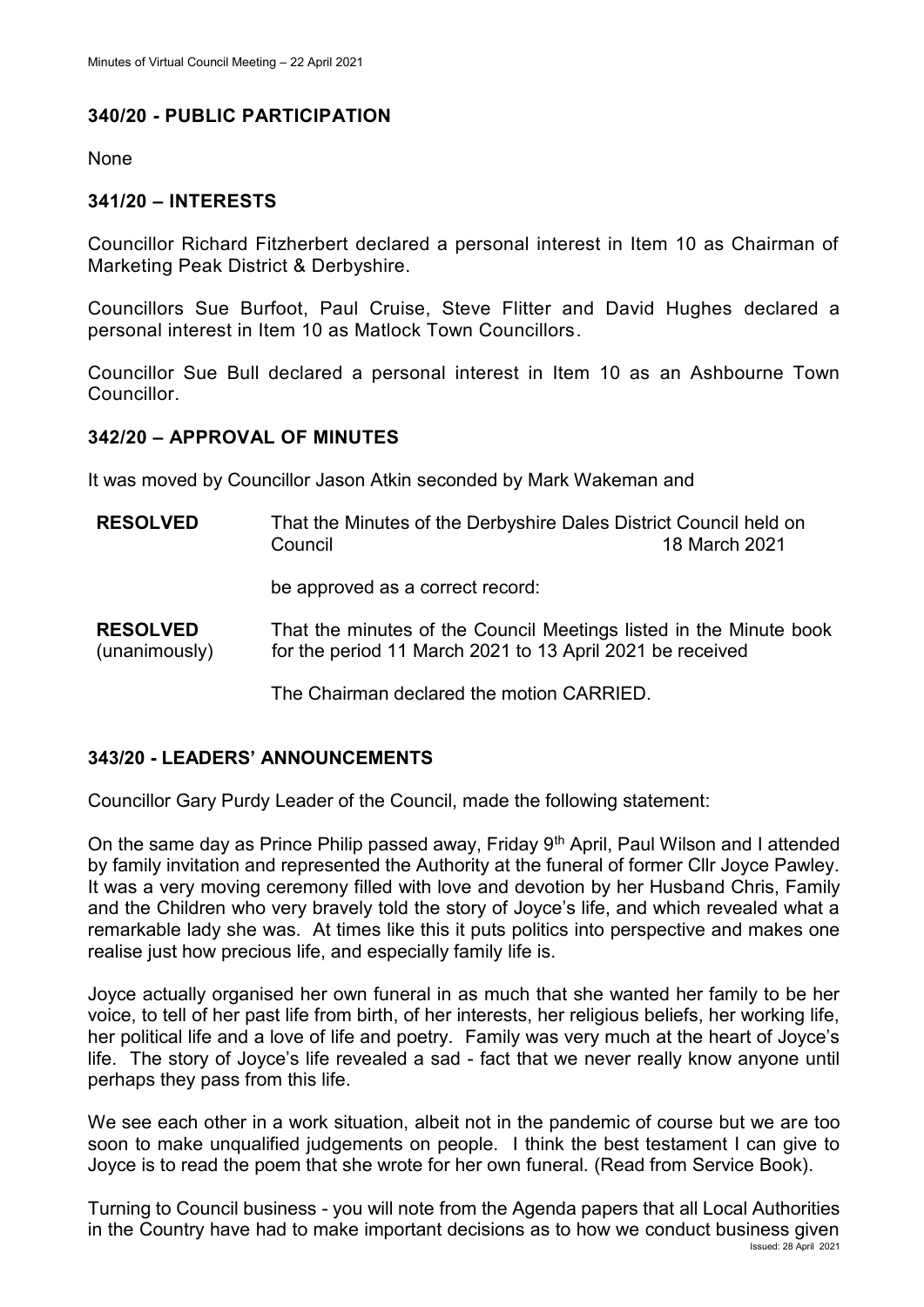that legislation to conduct virtual meetings expires on  $6<sup>th</sup>$  May and through a recent Group Leaders meeting it was decided that the only pragmatic and sensible way forward was to allow Officers to make Delegated Decisions but with liaison with affected Ward Members and Group Leaders.

This will be monitored very closely but will very much depend upon any increase in infections and the need to stay safe regarding Covid 19.

We will are still waiting to the result of an Appeal made by The Association of Democratic Services Officers (ADSO), Lawyers in Local Government (LLG) and Hertfordshire County Council who have lodged a legal challenge in the High Court that seeks a continuation of local authority remote meetings beyond 6 May 2021. The Appeal is actually being supported by Secretary of State the Rt Hon Robert Jenrick MP and his Office, so watch this space.

The recent announcement of a number of grants from Government, especially the Levelling Up fund and the Community Renewal Fund provide the opportunity to do more for our District. After complaining on at least two occasions this past year to Secretary of State the Rt Hon Robert Jenkin MP on DCN Webinars that rural areas miss out on Government funding, I am delighted that at long last Government have recognised the importance of the Rural areas by the Priority One Category that has been assigned to the Derbyshire Dales with regard to the Levelling Up Fund.

However, the deadline of 18th June by which time the bid must be submitted is extremely tight and with a lack of Officer capacity we have little choice but to work towards submitting a bid in the second round of Levelling Up monies.

The presentation for improvements in Ashbourne that Paul and I saw recently from Ashbourne Town Team was very commendable. Evidently a lot of work has been put into the plan. However, I have had to inform Ashbourne Town Team that it would be wholly wrong if we were to support just one of our Market Towns.

It has been decided therefore as you will see with Item No 10 on your Agenda papers that we are to aim for a Second tranche of Levelling Up Funding, which we are assured will come, but to cover our Four Market Towns and thereby allow time for our Officers to develop schemes and to Green Book standard. To get to Green Book standard involves an awful lot of work by our Officers and once again puts pressure on our already much stretched Officer resources.

This Authority needs to give serious consideration that if we want to witness improvements in our Market Towns and in Derbyshire Dales by securing Government monies that we have to give support for any planned expansion in the Business Team and indeed in any other really stretched Department.

I encourage Members therefore especially in Matlock, Bakewell and Wirksworth to give serious consideration as to what schemes they would wish to see come forward in order to allow us to be in a position as an Authority to submit a bid to Government for the  $2<sup>nd</sup>$  round of the Levelling Up Fund, which has to be backed by our MP Sarah Dines and which would have a high degree of success.

Naturally we will liaise with our colleagues in Derbyshire County Council, the Peak District National Park Authority, the respective Town Councils, Ashbourne Town Team and Parish Councils as necessary.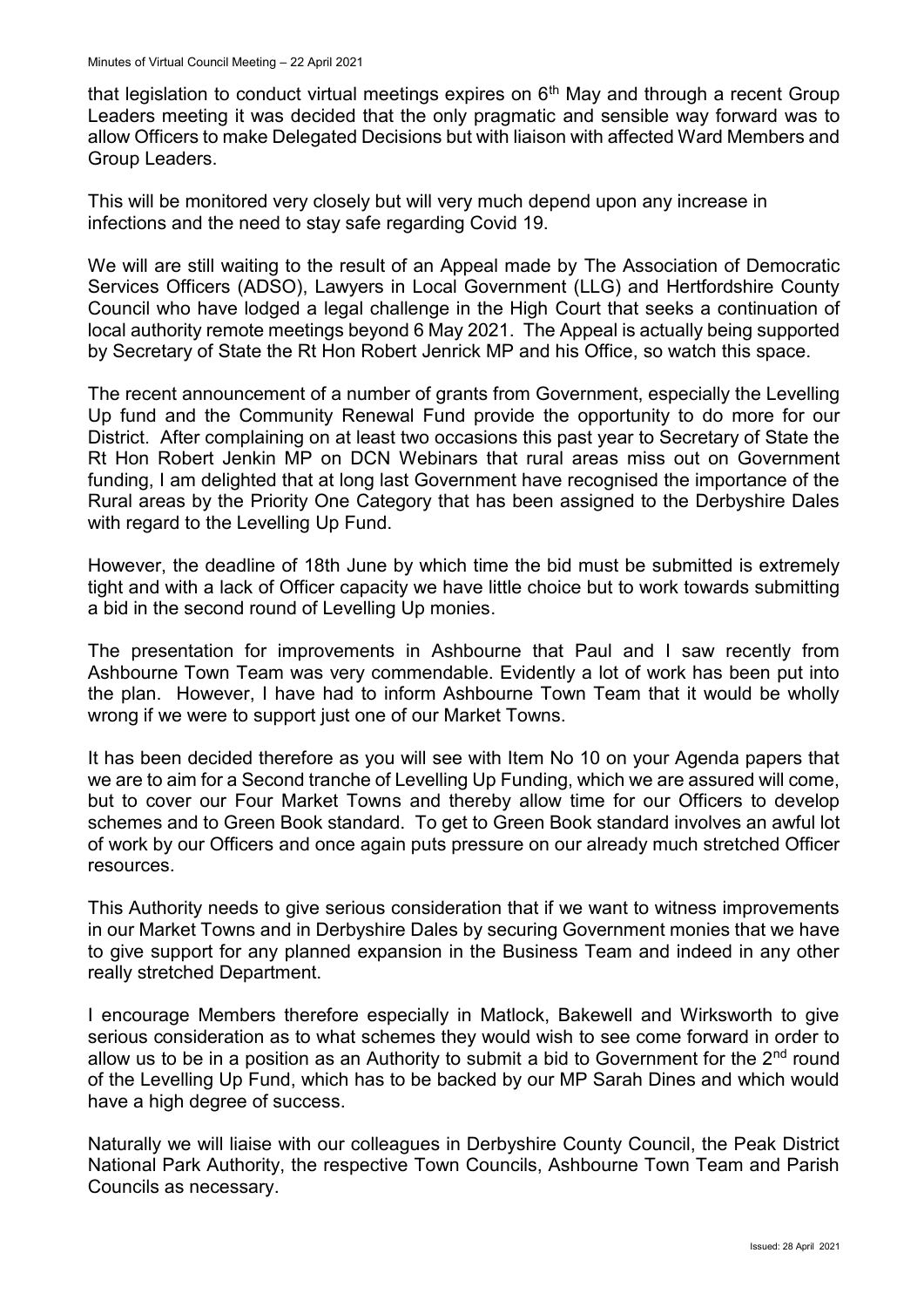This is a golden opportunity for this Authority and the Derbyshire Dales and therefore we need to put all our energies into the task.

### **344/20 - CHAIRMAN'S ANNOUNCEMENTS**

Councillor Helen Froggatt advised the Council there were no announcements

#### **345/20 – COMMITTEES**

It was moved by Councillor Richard Fitzherbert seconded by Councillor Alyson Hill and

**RESOLVED** (unanimously) That the non-exempt minutes of the Committees listed in the Minute book for the period 11 March 2021 to 22 April 2021 be received

## **346/20 - QUESTIONS (RULE OF PROCEDURE 15)**

#### **Question from Councillor Matthew Buckler to Councillor Jason Atkin, Chairman of the Planning Committee:**

*"Q1 For Councillor Atkin, as Chair of the Planning Committee On how many occasions in the*  last 4 years have Councillors at Planning Committee voted against the recommendations of *Council Officers on planning applications, allowing development against the policies included in the Local Plan?"*

#### **Councillor Atkin provided a verbal response.**

#### **RESPONSE:**

Thank you for the question.

In providing the answer I must remind Members that the policies in the Local Plan often do not provide simple yes/no choices, but are issues to be weighed in the overall planning balance.

Nevertheless, the answer to the question is that over the last 4 years the Planning Committee has voted to approve applications against the recommendations of Council Officers on 12 occasions. On all of these occasions the recommendations of officers have been based on their interpretation of the policies contained within the Local Plan.

**Supplementary Question:** Councillor Buckler asked what percentage of applications overturned were affordable homes?

**Response:** Councillor Atkin informed Members he would provide a written response when it has been checked

#### **Questions from Councillor Matthew Buckler to Councillor Garry Purdy, Leader of the Council:**

*"Q2 For Councillor Purdy. In the light off the Treasury Review by Professor Sir Partha Dasgupta, highlighting the importance of nature to society and the recent report of the Derbyshire Dales Climate Hub, showing that a significant proportion of our residents support*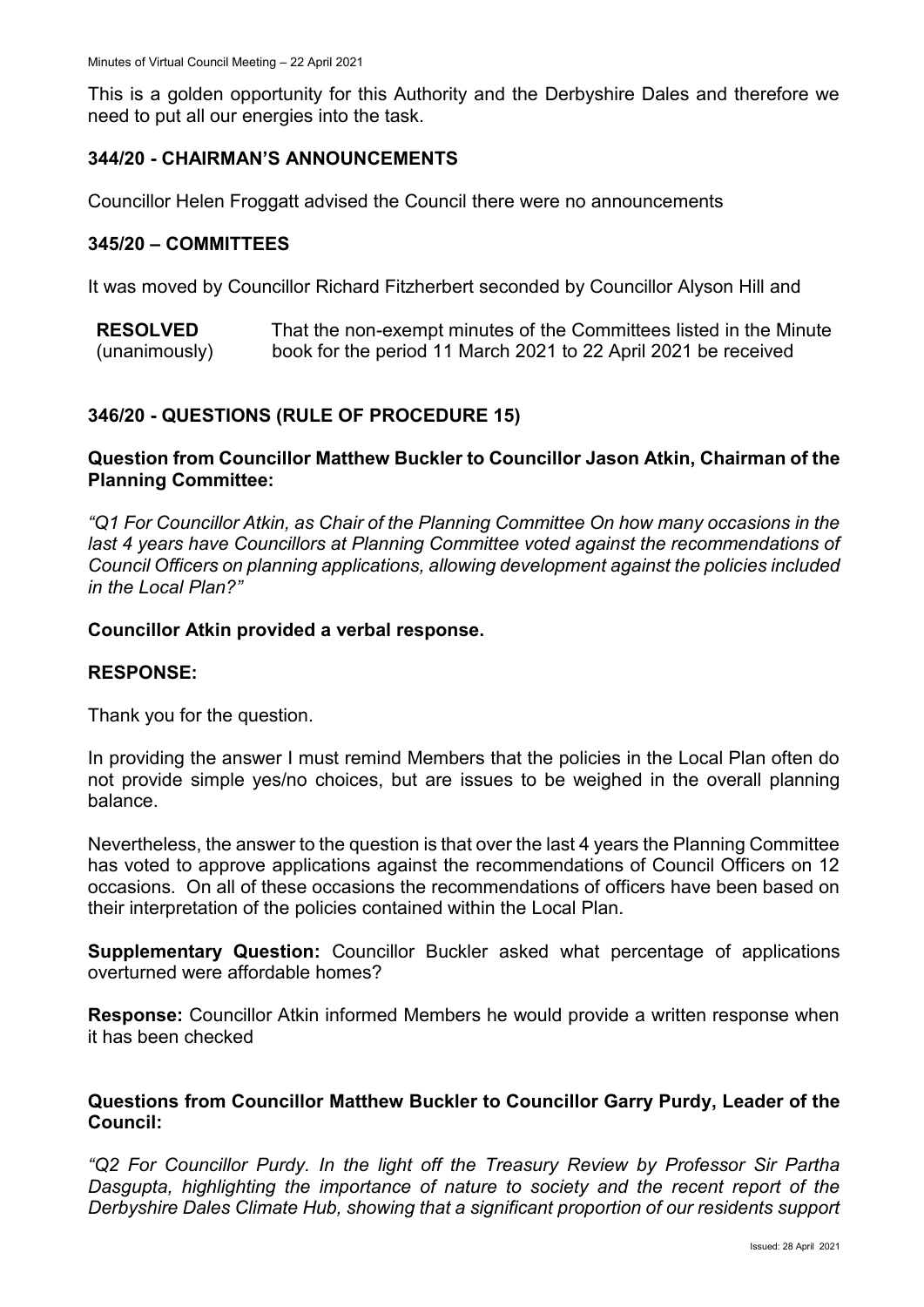*action on climate and biodiversity, will Councillor Purdy outline the process by which this Authority will ensure biodiversity is protected across the District as a whole?*

#### **Councillor Purdy provided a verbal response.**

#### **RESPONSE:**

As Councillor Buckler is aware, the Environment Bill, which will set out the statutory basis for taking forward Biodiversity Net Gain is progressing through Parliament. Whilst there is no indication of when the Environment Bill will receive Royal Assent or come into force, a consultation on the detail of the secondary legislation for Biodiversity Net Gain is expected perhaps this year.

The Derbyshire Dales has a significant amount of biodiversity interests. As such the impact of any new statutory Biodiversity Net Gain requirements for the District Council could be fairly substantial.

Councillor Buckler is also aware that in exercising our planning function, the District Council does not have any resources or expertise in this field. We currently rely on a Service Level Agreement with the Derbyshire Wildlife Trust, advice from Natural England, and advice from the Ecology team at Derbyshire County Council to provide advice upon development proposals where there may be an impact upon biodiversity.

Derbyshire County Council are in the process of commissioning consultants to prepare a Natural Capital Strategy for Derbyshire. This is obviously an important step in providing evidence to support Biodiversity Net Gain and one that I welcome.

However all local planning authorities in Derbyshire are starting to gear up for what could be complex requirements in relation to Biodiversity Net Gain. Therefore District Council officers have also pressed County Council officers, who have existing expertise, on what arrangements they might put in place to support district councils.

County Council officers have agreed to provide an update in due course.

Finally, the Council also has a Biodiversity Working Group which is made up of officers and member representatives from each political party, including Cllr Buckler. This year the group are focusing their efforts on verges, parks and open spaces, with the aim of reviewing current mowing and cutting practices and schedule in an attempt to restore nature habitat and increase the level of biodiversity across the district. An update on this work will be presented to members later in the year.

**Supplementary Question:** This is welcome work this Council doing on Biodiversity but how are we going to ensure that Biodiversity is going to be included in other activities such as Conditions, Planning, Local Plan Review, Economic Recovery and Clean & Green Review

**Response:** This will be covered by the Biodiversity Working Group

*Q3 For Councillor Purdy. Will Councillor Purdy outline how this Authority is working with the Environment Agency and other partners to ensure that our residents and environment are a key consideration in the operation of the Enthoven facility in South Darley and Warren Carr?"*

**Councillor Purdy provided a verbal response.**

#### **RESPONSE:**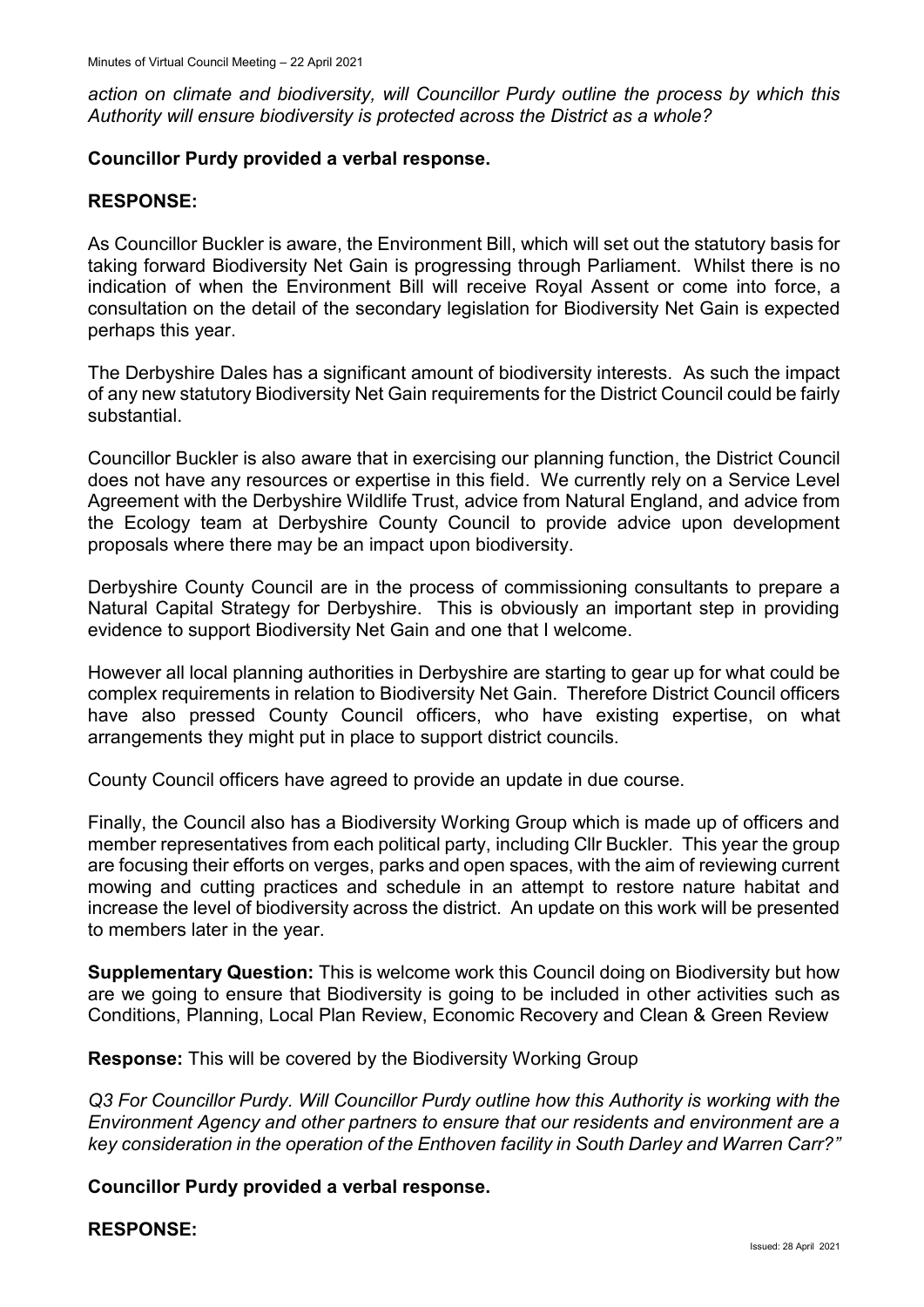Thank you for the question.

This question relates to a relatively complex system of regulation. The operations at Enthovens are mainly regulated through an environmental permit issued under the Environmental Permitting (England and Wales) Regulations 2016 by the Environment Agency. The permit is published on the .Gov website. As such, the Environment Agency are the main environmental regulator for the site.

The District Council's involvement comes in 2 ways. When Planning applications are received they are considered by the Council and as part of the decision making process, the Environment Agency is consulted.

Also, occasionally complaints are received that fall outside the control of the Environmental Permit and become the responsibility of the Council's Environmental Health team. An example would be an issue that is not connected to the regulated process, such as complaints of nuisance light. In those cases our team would investigate and liaise with the Environment Agency as necessary.

However, it is important to stress that the main environmental regulator for this site is the Environment Agency.

**Supplementary Question:** What communications are in place between the Environmental Agency, Derbyshire County Council and Derbyshire Dales District Council to ensure full awareness of Planning and Highways?

**Response:** Councillor Purdy informed Councillor Buckler he would check and provide a written response.

#### **Questions from Councillor Clare Gamble to Councillor Garry Purdy, Leader of the Council:**

*"Q1. Cllr Purdy, when are you and your group going to stop trying to stifle debate on important council issues, and stop seeking to prevent elected members from undertaking their role in scrutinising decision making on behalf of the residents that elected them?*

#### **Councillor Purdy provided a verbal response.**

#### **RESPONSE:**

Thank you for your question. I don't accept the premise of your question. If you look at the changes to decision making that were agreed last July with more business coming through Council meetings to give more Members the opportunity to comment on and debate the matters before us, then the system shows that we are far more open to debate on important issues at Council than ever and perhaps more so than many other local authorities in the country. Whilst I don't accept the premise of the question, a person who might accept the premise of it would only have to look at the length of Council and committee meetings to see that debate isn't being stifled. Meetings regularly go on beyond two and a half hours and a reasonable person looking at that would possibly conclude that more debate is taking place now than ever before. Debate is not a bad thing and it is welcomed.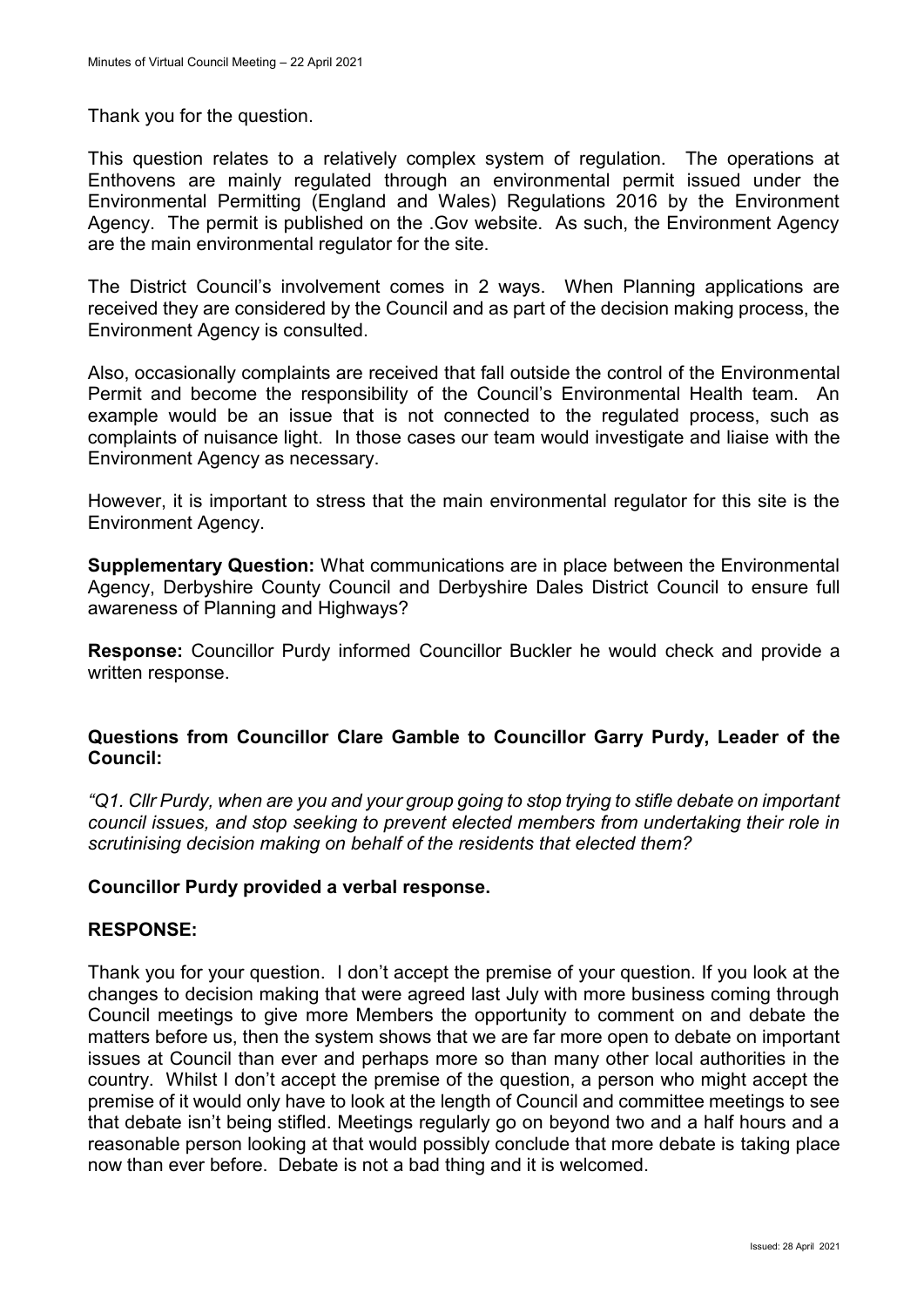*Q2. Where is your evidence that there is a critical breakdown in the relationship between officers and members that justifies the over the top comments, you, and other members of your group regularly make in council meetings?* 

## **Councillor Purdy provided a verbal response.**

## **RESPONSE:**

Thank you for your question. I don't consider that there has been a critical breakdown in any relationship between the Members and officers of this Council. The comments that I have made in meetings over the last twelve months were largely echoed by members of all groups of this Council when we recognised the extra efforts that officers have gone to in responding to the Covid-19 pandemic. Our officers are our best asset and we should continue to support them, and not burden them with additional demands for unnecessarily detailed information, which is why I have regularly reminded Members of the need to be mindful of the kind of requests for information that have been submitted during the pandemic.

*Q3. Will you publicly accept that elected members are entitled to ask probing questions of officers, which may, on occasions, expose failings in the part of officers, and that robust questioning and debate is a normal part of councillor and officer engagement?"*

#### **Councillor Purdy provided a verbal response.**

## **RESPONSE:**

Thank you for your question. Let us be clear on why we sit here as a Council – we are a decision making body, collectively we make decisions that impact on the residents of this district. When we come to meetings, it is expected that every member we will have fully read the papers prepared by officers to participate in a debate. Papers are published five working days before the meeting to give us the opportunity to ask questions before we come to the meeting in order that we can debate and represent our residents. Meetings of the Council are not scrutiny committees – watch Council meetings at any other authority and you will see the difference.

The Council employs professional Officers to advise and assist us in our decision making responsibilities. They are the professionals, not Members and we should respect their professional advice, although we may not always agree with it.

Turning to your question, good governance arrangements in local authorities ensure that there is a balance between decision making and accountability. Officers submit proposals to the Council and its committees, Members consider those proposals and may seek further information or clarification through questions to officers. That is entirely appropriate but requests should be reasonable and proportionate. Officers serve the whole Council, not a part of it, and will answer queries from Members according to the rules of the Constitution – that has never been up for debate.

## **Questions from Councillor Steve Wain to Councillor Garry Purdy, Leader of the Council:**

*"I have received concerns from residents regarding to lack of accessibility for drivers with reduced mobility when using payment machines on DDDC car parks.*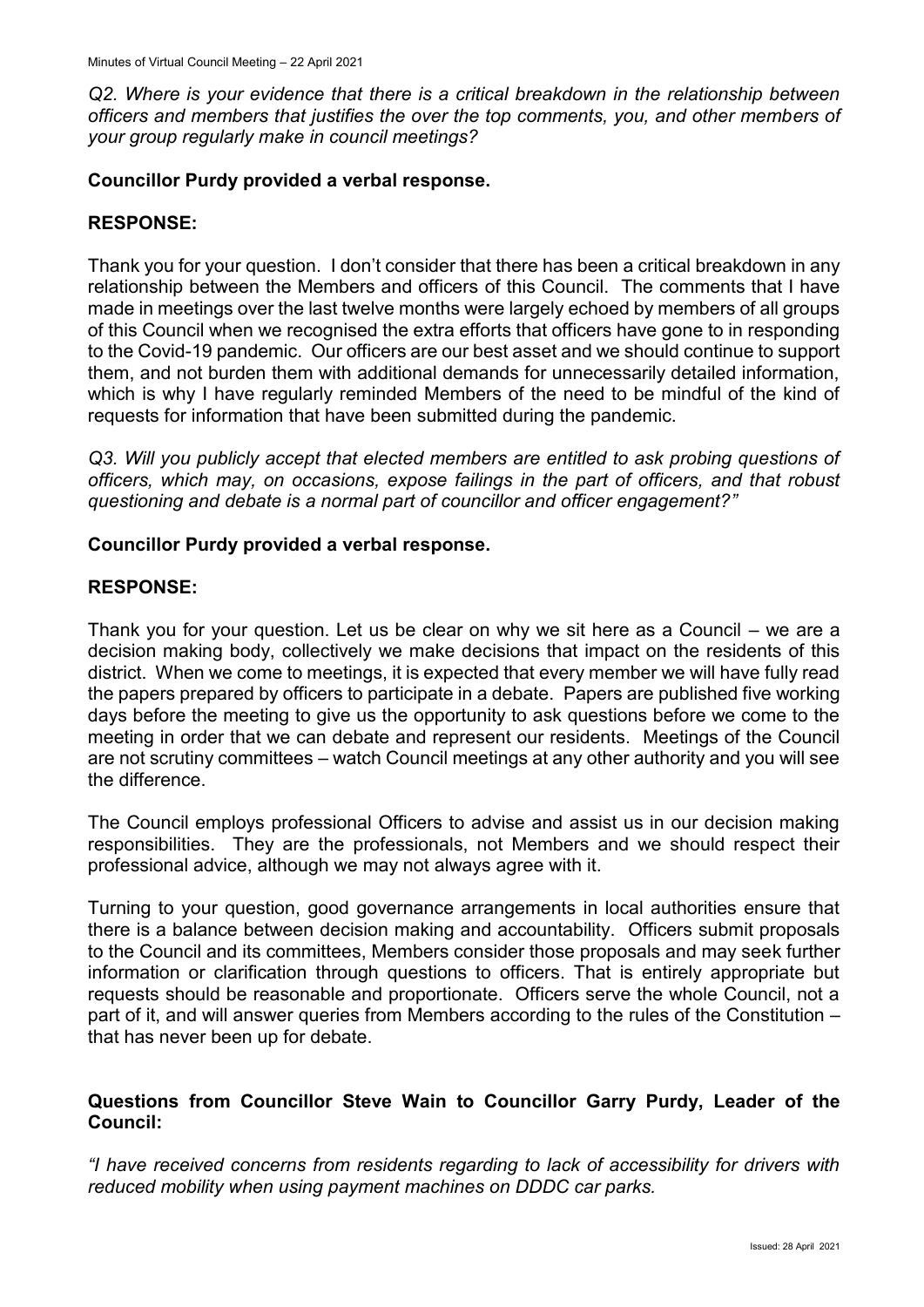*It is my understanding that this Council is looking to introduce a text payment service in the coming months, which would mean anyone would be able to make a payment for parking by registering the vehicle and payment details to activate parking sessions without having to physically use a machine.*

*This technology has been readily available in many other local Council areas for some time.*

*Why has this Council taken so long to consider the adoption of this technology that obviously not only benefits those with reduced mobility, but in light of the Covid-19 pandemic also reduces the likelihood of transmission by physically using a machine?*

*When is the initiative going live and can this be expedited to help those with reduced mobility and reduce the risk of transfer of the virus?"*

#### **Councillor Purdy provided a verbal response.**

#### **RESPONSE:**

The Council has been keen to upgrade the payment system for its car parks and a text/mobile payment service is deemed the most suitable upgrade at this time. It hasn't been possible to introduce this previously, as the handheld devices used by the parking enforcement officers does not have the compatibility to allow for this.

As Members are aware, the contract for parking enforcement is managed by the County Council, and it is worth noting that this contract is due for renewal in August this year. The introduction of better technology will form as part of the new contract, which will not only improve accessibility but also tackle of the fluctuating signal strength issues some areas within the Dales have experienced.

**Supplementary Question:** Will it be operative in August as I'm concerned on the impairment of some people who have the greater dexterity to drive a car but not the more finer dexterity to insert coins and get a ticket making them unable to be independent can you ensure me the procurement exercise will be a broad assessment of people with differing degrees of mobility.

**Response**: Agreed this is important I can't say it will be operative in August but I'll find out from officers the situation and get back to you in writing.

Councillor Andrew Statham joined the meeting 18:15

## **347/20 – DERBYSHIRE DALES ECONOMIC RECOVERY PLAN – LEVELLING UP FUND, COMMUNITY RENEWAL FUND, WELCOME BACK FUND**

In the context of the approved Economic Recovery Plan for the Derbyshire Dales, Council considered a report on the timing and potential content of a bid to the Government's *Levelling Up Fund* and the *UK Community Renewal Fund* and the *Welcome Back Fund*, also recently introduced by the Government.

The Director of Regeneration and Policy updated Members on key Economic Recovery Projects and the on ongoing mobilisation of Council staff in paying out COVID-19 business support and recovery grants.

The Levelling Up Fund Bids are typically up to £20 million, and the Derbyshire Dales gets one LUF bid only for the whole district. The lead authority for this area is Derbyshire Dales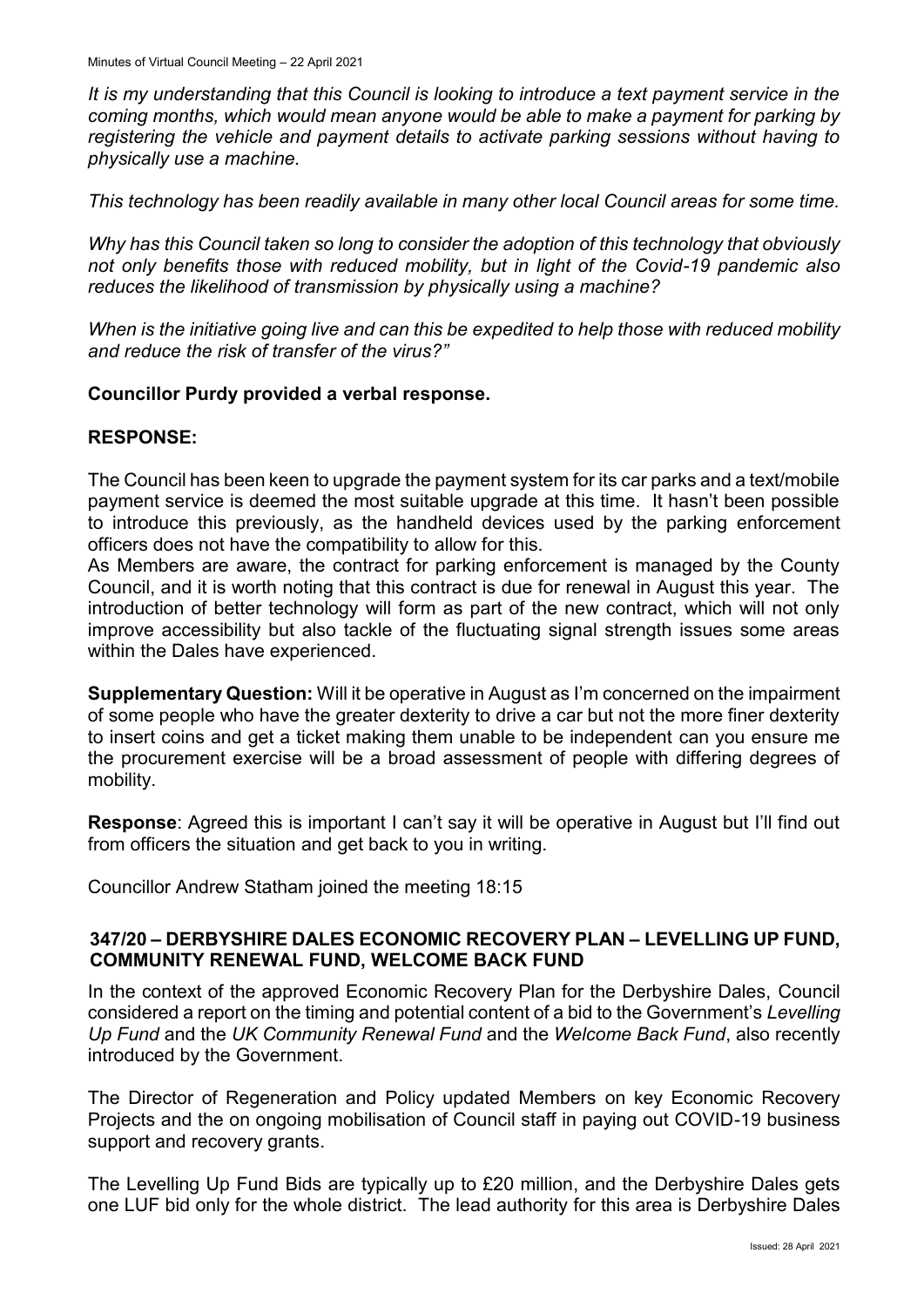District Council. The bid will need the support of the MP and County Council (especially with regard to highways elements) as well as other key stakeholders.

The Government has prioritised local areas for LUF. The Priority 1 areas within Derbyshire are the districts of Derbyshire Dales, High Peak, Chesterfield and Erewash. Priority 1 represents places with the highest levels of identified need. These bandings form one part of the Government's competitive criteria for assessing bids. Bids must be based on full business cases that follow the HM Treasury 'Green Book' model. This requires technical support in formulating the five cases in the required format (strategic case, commercial case, economic case, financial case, management case).

Jointly with High Peak Borough Council and Derbyshire County Council, the District Council will submit a bid to the UK Community Renewal Fund for a new 'LEADER' scheme (locallydetermined small business grants, based on the existing Local Action Group) that includes support for decarbonisation.

The District Council will also support external partners making UK Community Renewal Fund bids where they prioritise rurally-distinctive measures, including support for smaller manufacturing and engineering businesses, advice and grants on going digital, and support for town centre retailers.

The Welcome Back Fund is a small revenue allocation with restrictive criteria. It can fund certain temporary measures to promote the safe reopening of the public environment for local trade and tourism. In order to spend it effectively and efficiently, the District Council will spend some funds itself; some via partners such as Marketing Peak District and Derbyshire; and some via the six parish and town councils with experience of the Reopening High Streets Safely Fund (approximately £6,000 to each).

It was moved by Councillor Sue Bull, seconded by Councillor Garry Purdy and

**RESOLVED**

( Unanimously )

- 1. The Government's *Levelling Up Fund*, *Community Renewal Fund*, and *Welcome Back Fund* are noted; including the Derbyshire Dales' "Priority 1" status for Levelling Up and Community Renewal
- 1. Approval is given to prepare a District Council bid to Round 2 of the *Levelling Up Fund* for a coherent, strategic package of capital schemes to regenerate Derbyshire Dales market towns
- 2. It be noted that to prepare Green Book compliant business cases for the *Levelling Up Fund*, work must be undertaken to develop bid-ready schemes with officer time, technical consultancy and other costs expended 'at risk'
- 3. If timely capacity funding is not provided by the Government, the Council shall meet the costs referred to in Recommendation 3 from the General Reserve
- 4. The District Council shall explore opportunities with partners to put forward rurally-distinctive measures to the *UK Community Renewal Fund* 2021/22 including potentially:
	- A new 'LEADER' scheme (locally-determined small business grants, based on the existing Local Action Group)
	- Regenerating Matlock's former market hall / bus station site
	- DE-Carbonise grants for businesses in the Derbyshire Dales seeking to reduce their carbon emissions
	- Digital advice and grant support for smaller businesses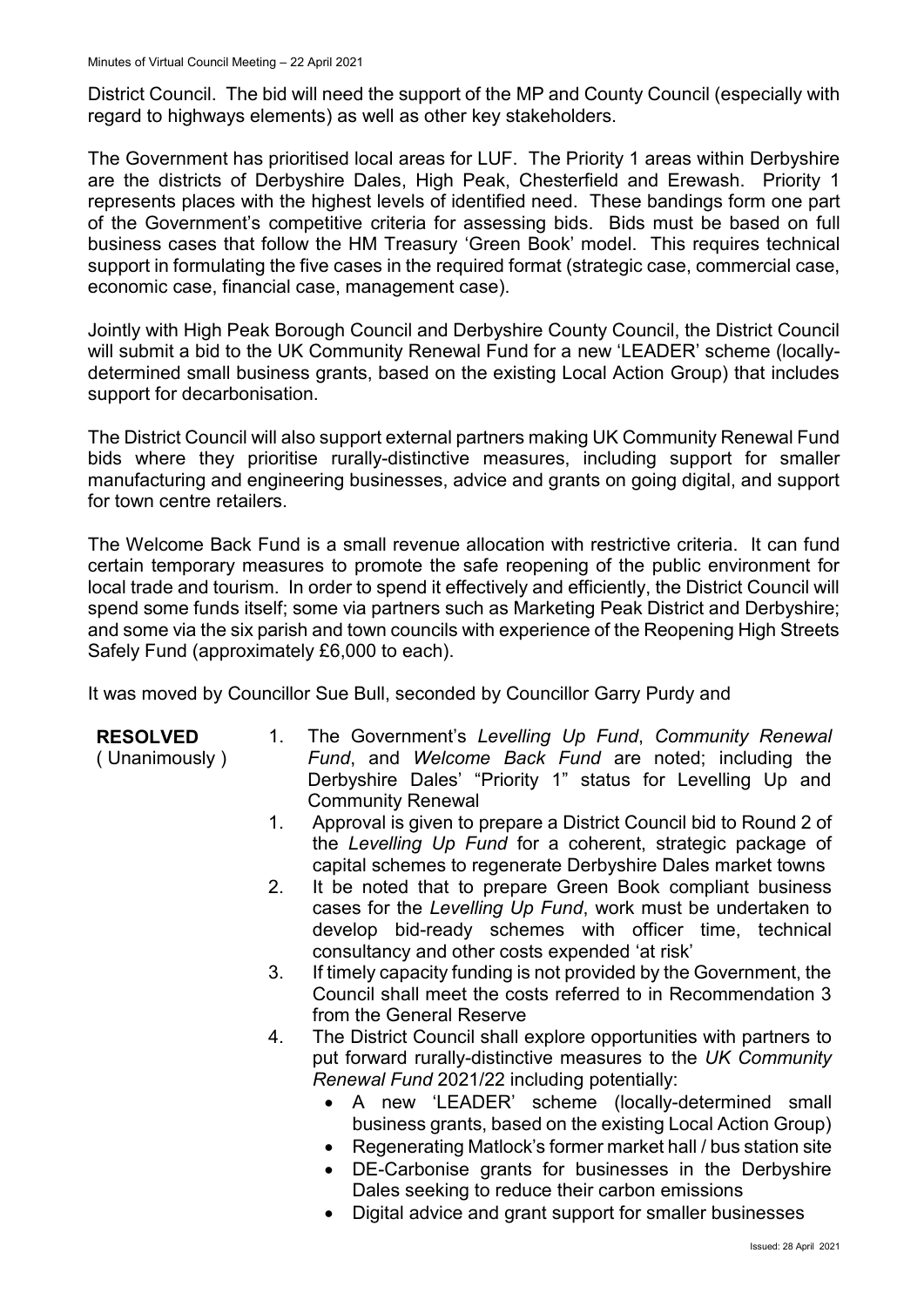- Town centre Retail Advisor specialist support
- 5. The District Council shall explore opportunities with partners to effectively and efficiently spend *Welcome Back* funding, including where practicable support for the visitor economy
- 6. The ongoing payment of COVID-19 business support grants and recovery grants is noted
- 7. Progress with Ashbourne Business Park, the Bakewell Road regeneration scheme (Matlock), and other elements of the Economic Recovery Plan is noted.

The Chairman declared the motion CARRIED.

Councillor Cruise left the meeting 19:36

## **348/20** – **COVID-19 ORGANISATIONAL ROADMAP AND RECOVERY**

Council considered a report outlining the Government's four-step roadmap out of Covid-19 lockdown and discusses the District Council's proposals for the resumption of post lockdown service delivery.

It was moved by Councillor Tony Morley, seconded by Councillor Mike Ratcliffe and

**RESOLVED** (unanimously) Council noted the Government's four step roadmap out of Covid-19 lockdown and endorses the District Council's proposed approach to the resumption of post-lockdown service delivery.

The Chairman declared the motion CARRIED**.**

#### **349/20 – REMOTE MEETINGS AND DECISION MAKING AFTER 7 MAY 2021**

Council considered a report advising Members that the regulations permitting remote meetings of the Council and its committees cease to be effective from 7 May 2021, provide an update in respect of action seeking a declaratory judgement to give local authorities the freedom to hold virtual or hybrid remote meetings in future and to make arrangements for the continuation of decision making after 7 May 2021 until such a time as it is safe for meetings of the Council and its committees to resume in Matlock Town Hall.

Having consulted with the four political group leaders, it is proposed that authority is delegated to the Chief Executive or relevant Director to discharge the functions of the Council and its committees until such a time as those bodies are able to meet either virtually, physically or under hybrid arrangements. Assuming that the Government's tests for the easing of Covid related restrictions are met, it is anticipated that meetings of the Council and its committees will be able to recommence at some point after Monday 21 June 2021, albeit subject to a Covid risk assessment being in place that accords with guidance on the safe use of buildings.

The Director of Corporate and Customer Services informed Members we are supporting legal action to preserve the right for local authorities and town councils to continue to make decisions via virtual meetings and I suggest the Council makes a contribution of £300 towards High Court Action by Lawyers in Local Government and the Association of Democratic Services Officers. A decision is still awaited on the High Court hearing on 21 April 2021.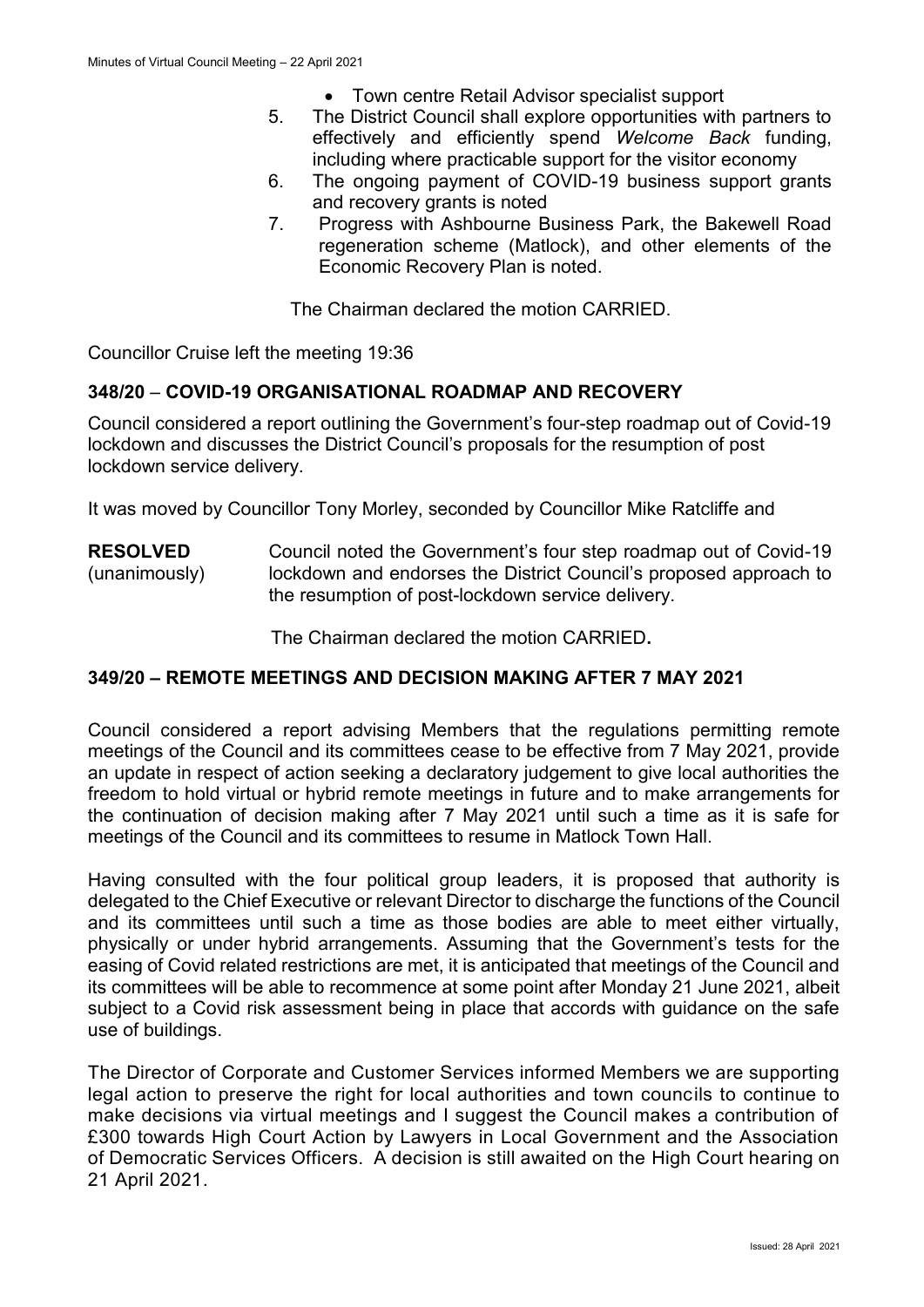In delegating the discharge of functions reserved to Council and its committees to the Chief Executive, it is recommended that the following provisions apply:

| <b>Decision</b><br><b>Making</b>                | <b>Authority delegated to</b>                                                                                                                                                     | In consultation with                                                                                                                                                                                                  |
|-------------------------------------------------|-----------------------------------------------------------------------------------------------------------------------------------------------------------------------------------|-----------------------------------------------------------------------------------------------------------------------------------------------------------------------------------------------------------------------|
| <b>Body</b><br>Council                          | <b>Chief Executive</b>                                                                                                                                                            | Chairman<br>of the<br>$\bullet$<br>Council<br>Political<br>Group<br>$\bullet$<br>Leaders<br>Ward<br><b>Members</b><br>(where<br>ward<br>specific)                                                                     |
| and<br>Governance<br><b>Resources Committee</b> | <b>Chief Executive</b><br><b>Director of Resources</b><br>Director of Corporate & Customer<br><b>Services</b><br><b>Director of Regulatory Services</b>                           | Chair<br>Vice-<br>and<br>$\bullet$<br>Chair<br>of<br>Governance<br>and<br><b>Resources</b><br>Committee<br>Political<br>Group<br>$\bullet$<br>Leaders<br>Ward<br><b>Members</b><br>(where<br>ward<br>specific)        |
| Community<br>and<br>Environment<br>Committee    | <b>Chief Executive</b><br>&<br>of<br>Community<br><b>Director</b><br><b>Environmental Services</b><br>Director of Regeneration & Policy<br><b>Director of Regulatory Services</b> | Vice-<br>Chair<br>and<br>$\bullet$<br>Chair<br>οf<br>Community<br>and<br>Environment<br>Committee<br>Political<br>Group<br>$\bullet$<br>Leaders<br>Ward<br><b>Members</b><br>$\bullet$<br>(where<br>ward<br>specific) |
| <b>Planning Committee</b>                       | <b>Director of Regulatory Services</b>                                                                                                                                            | Chair<br>Vice-<br>and<br>$\bullet$<br>Chair of Planning<br>Committee<br><b>Ward Members</b>                                                                                                                           |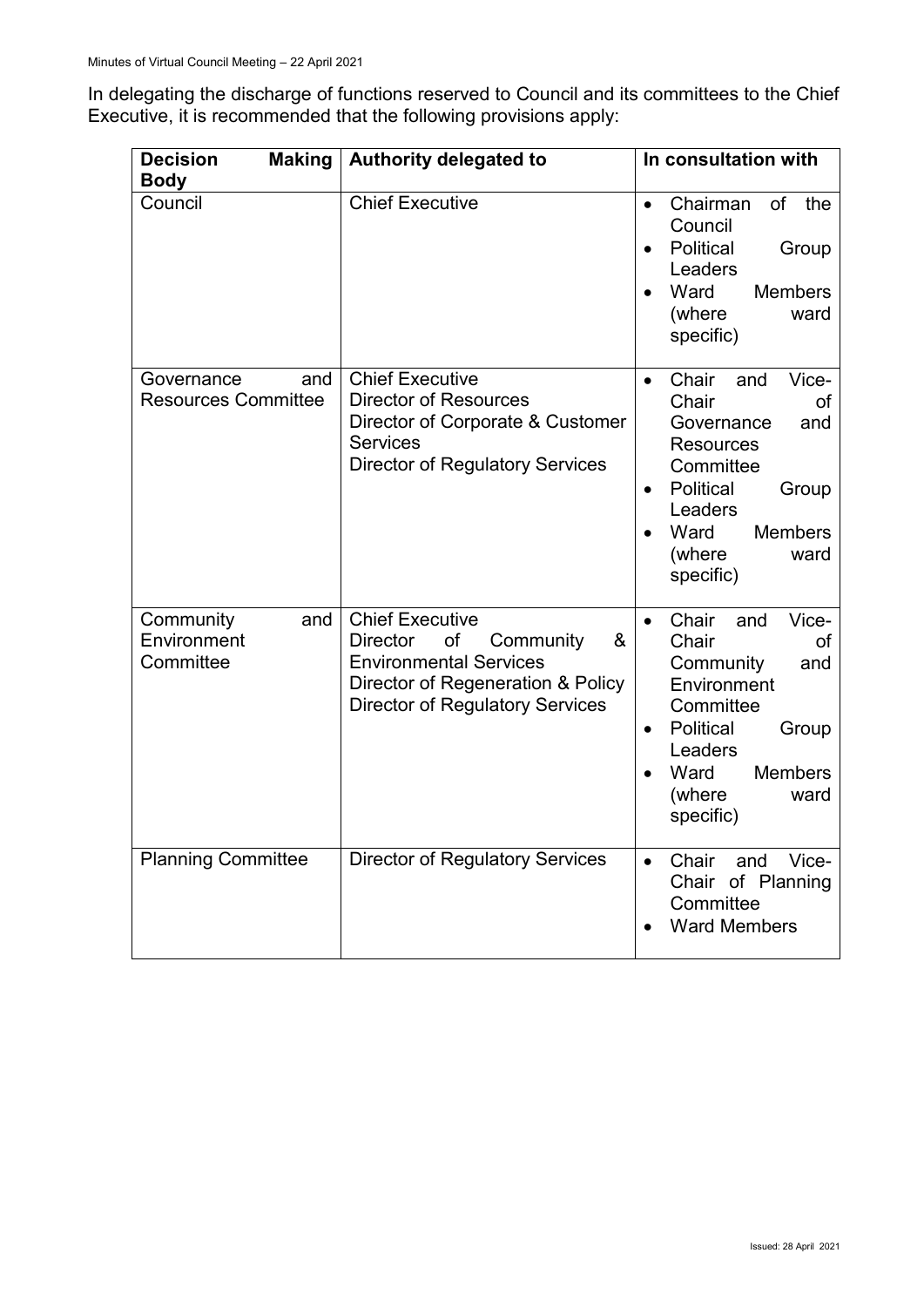| <b>Decision</b><br><b>Making</b><br><b>Body</b>                                                                                                        | <b>Authority delegated to</b>   | In consultation with                                                                    |
|--------------------------------------------------------------------------------------------------------------------------------------------------------|---------------------------------|-----------------------------------------------------------------------------------------|
| Licensing and Appeals<br>Committee<br>Decisions in respect                                                                                             | Director of Regulatory Services | Chair<br>and<br>Vice-<br>$\bullet$<br>Chair of Licensing<br>Appeals<br>and<br>Committee |
| of functions under<br>Local<br>the<br>Government<br>(Miscellaneous<br>Provisions)<br>Act<br>1976, such as taxi<br>licensing and other<br>miscellaneous |                                 | <b>Ward Members</b><br>$\bullet$                                                        |
| licensing functions                                                                                                                                    |                                 |                                                                                         |

Committee Chairs, Vice Chairs, political leaders and where appropriate, ward members will be consulted before decisions are made, no Officers will be asked to make decisions they are uncomfortable with and any major decision will be left until Council can reconvene All reports will be sent out 5 days prior to the meetings as they are now giving Members time to read and feedback questions to their Leaders and the situation will be reviewed weekly. It is hoped this will not come into effect but a plan has to be put in place and I am confident we will make the process as transparent as possible. If the court case is successful a hybrid meeting model will be put in place.

It was moved by Councillor Garry Purdy, seconded by Councillor Steve Flitter and

- **RESOLVED** 1. That the cessation of The Local Authorities and Police and Crime Panels (Coronavirus) (Flexibility of Local Authority and Police and Crime Panel Meetings) (England and Wales) Regulations 2020 on 7 May 2021 be noted.
	- 2. That authority be delegated to the Director of Corporate and Customer Services, in consultation with the four political group leaders, to respond to the Government's consultation and call for evidence in respect of remote local authority meetings setting out the way in which virtual meetings have enabled the continuation of democratic governance at the Council since April 2020.
	- 3. That the update in respect of the legal proceedings at the High Court brought by the Association of Democratic Services Officers, Lawyers in Local Government and Hertfordshire County Council seeking a declaratory judgement to confirm that local authorities may hold virtual or hybrid meetings after 7 May 2021 be noted.
	- 4. That, subject to the outcome of the legal proceedings at the High Court not permitting virtual meetings, authority be delegated to the Chief Executive and Directors to take decisions reserved to the Council and committees, in consultation with Chairs and Vice-Chairs, Political Group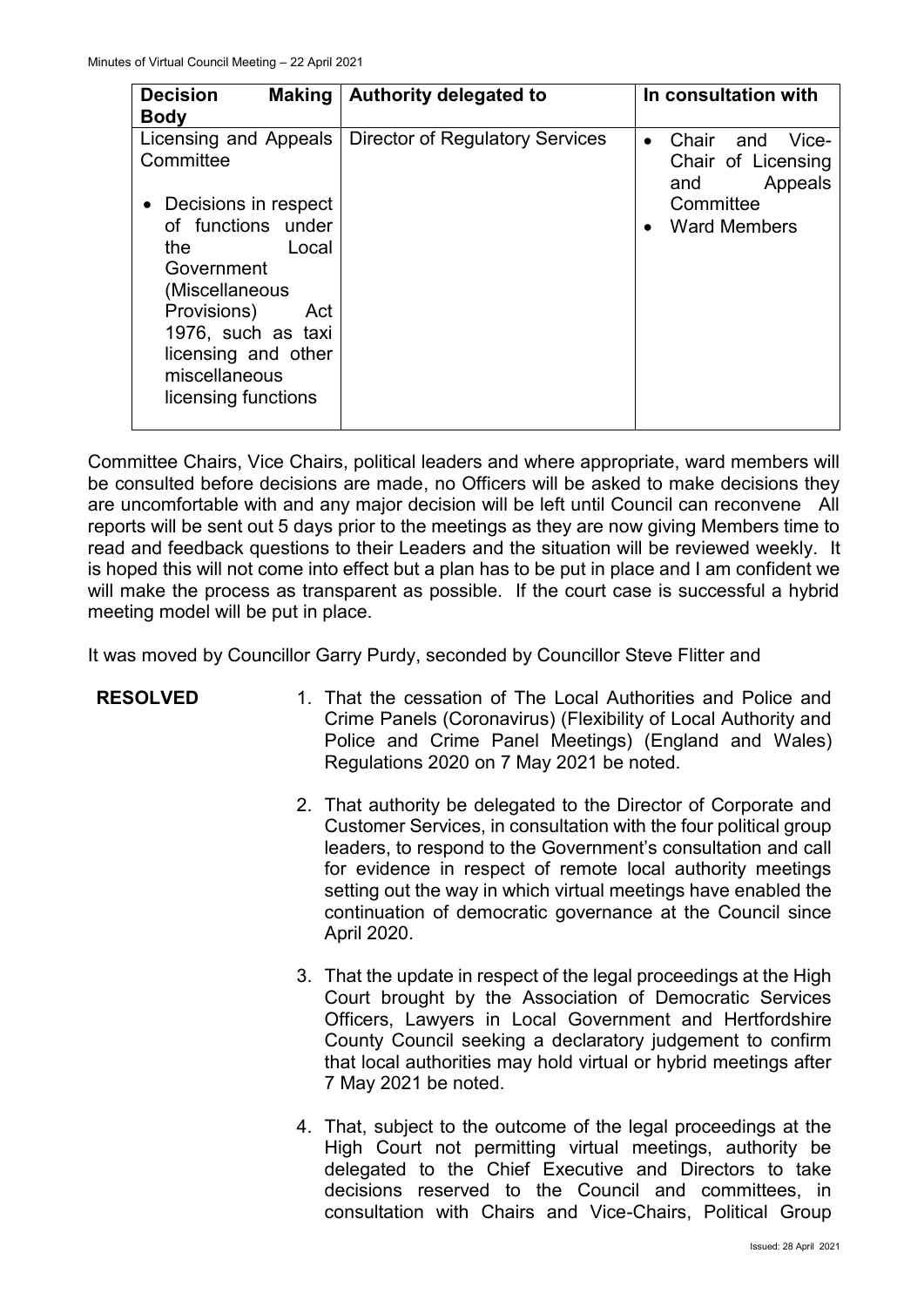leaders and (if appropriate) Ward Members, as set out in the schedule found at paragraph 2.6 of the report, until such a time as in person committee meetings can safely resume at Matlock Town Hall, which will be subject to the Government's roadmap out of lockdown.

- 5. That, the Monitoring Officer be authorised to amend Part 3 of the Constitution (Responsibility for Functions) to reflect the revised decision making arrangements at the Council.
- 6. That the membership of committees currently in operation remain as previously agreed on 22 July 2020 until such a time as the Council can meet to determine the new political balance and seat entitlement after the by-elections for Masson and Wirksworth wards on 6 May 2021.
- 7. That the Council contribute £300 to the High Court case costs incurred by the Association of Democratic Services Officers and Lawyers in Local Government.

| Voting | $\bullet$<br>In favour | 21 |
|--------|------------------------|----|
|        | Against                |    |
|        | Abstain                | 5  |

The Chairman declared the motion CARRIED.

### **350/20 – MOTION TO CONTINUE**

It was moved by Councillor Colin Swindell, seconded by Councillor Michelle Morley and

**RESOLVED** ( Unanimously ) That, in accordance with Rule of Procedure 13, the meeting continue beyond 2 hours 30 minutes to enable the business on the agenda to be concluded.

The Chairman declared the motion CARRIED.

Councillor Mike Ratcliffe left the meeting 20:30

Meeting Adjourned 20:30 Meeting Re convened 20:40

#### **351/20 – ESTABLISHMENT OF CONSTITUTION WORKING GROUP**

Council considered a report recommending the establishment of a Constitution Working Group to assist with a wide-ranging review of the Constitution and to define the purpose and remit of the Group.

Since taking up post, the Monitoring Officer has identified a number of areas that require review within the Constitution in order to reflect protocols and procedures that are in operation within the Council, which are not necessarily documented. Furthermore, there is a need to keep the Constitution regularly reviewed, as per the requirement of section 37 of the Local Government Act 2000.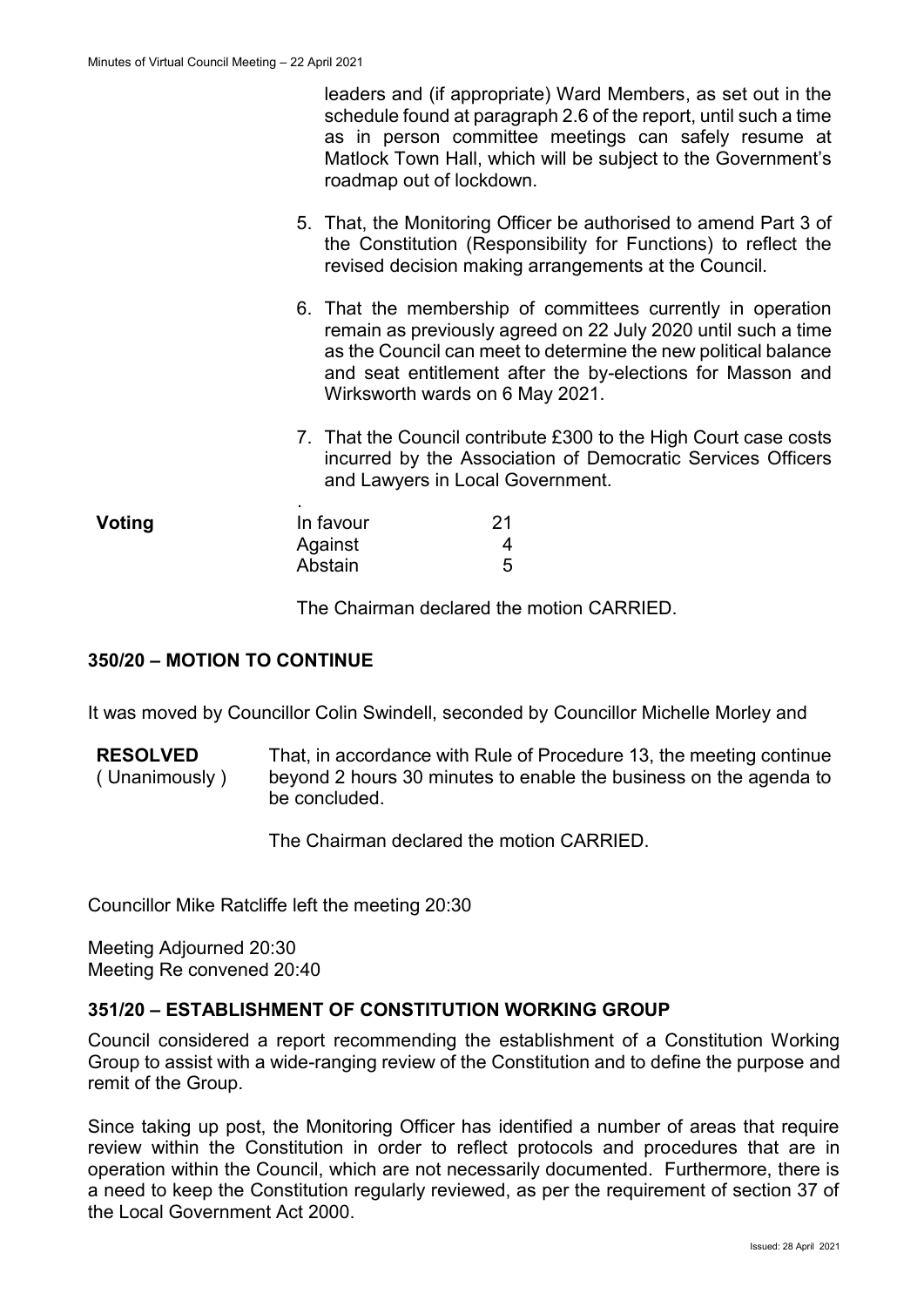The purpose of the working group will be to ensure that the Constitution is relevant, fit for purpose and enables the decision making processes of the Council to progress in an expedient manner. The group will identify areas which may be ambiguous or inconsistent and will also react to changes in legislation, policy or accepted practice and make recommendations for alterations and improvements. Proposed terms of reference for the group as detailed at Appendix 1.

The Constitution Working Group shall comprise of seven Members with representation from the political groups on a proportional basis. Members will be appointed to the Constitution Review Working Group at the Annual Council Meeting. The Chairman of the Constitution Working Group will be elected by the Members of the Group. Meetings will be supported by the Monitoring Officer, Democratic and Electoral Services Manager and any other officer as required.

It was moved by Councillor Chris Furness, seconded by Councillor Helen Froggatt and

| <b>RESOLVED</b> | 1. A Constitution Working Group be established with the terms |
|-----------------|---------------------------------------------------------------|
|                 | of reference as detailed in Appendix 1.                       |

| Voting | In favour | 30 |
|--------|-----------|----|
|        | Against   |    |
|        | Abstain   |    |

The Chairman declared the motion CARRIED.

## **352/20 – EXCLUSION OF PUBLIC AND PRESS**

It was moved by Councillor Jason Atkin, seconded by Councillor Andrew Statham and

## **RESOLVED**

(Unanimously)

The Chairman declared the motion CARRIED.

## **353/20 – STEEPLE ARCH CEMETARY EXTENSION – EXEMPT REPORT**

Consideration was given to a report which sought approval for additional funds to meet the increased costs of the works for the extension of Steeple Arch Cemetery.

Questions were raised on how many bids there were for the work and if any were local. There were 11 bids for the work some of which were local ranging from 60K to 130K but only 3 were compliant with the Council's requirements. In response to a question, it was confirmed that the bids were looked at on a 60% Quality and 40% cost basis

| <b>RESOLVED</b><br>(Unanimously) | 1. That up to an additional £70,000 be made available from the<br>Capital Programme Reserve to cover the costs of the required<br>works. |
|----------------------------------|------------------------------------------------------------------------------------------------------------------------------------------|
|                                  |                                                                                                                                          |

The Chairman declared the motion CARRIED.